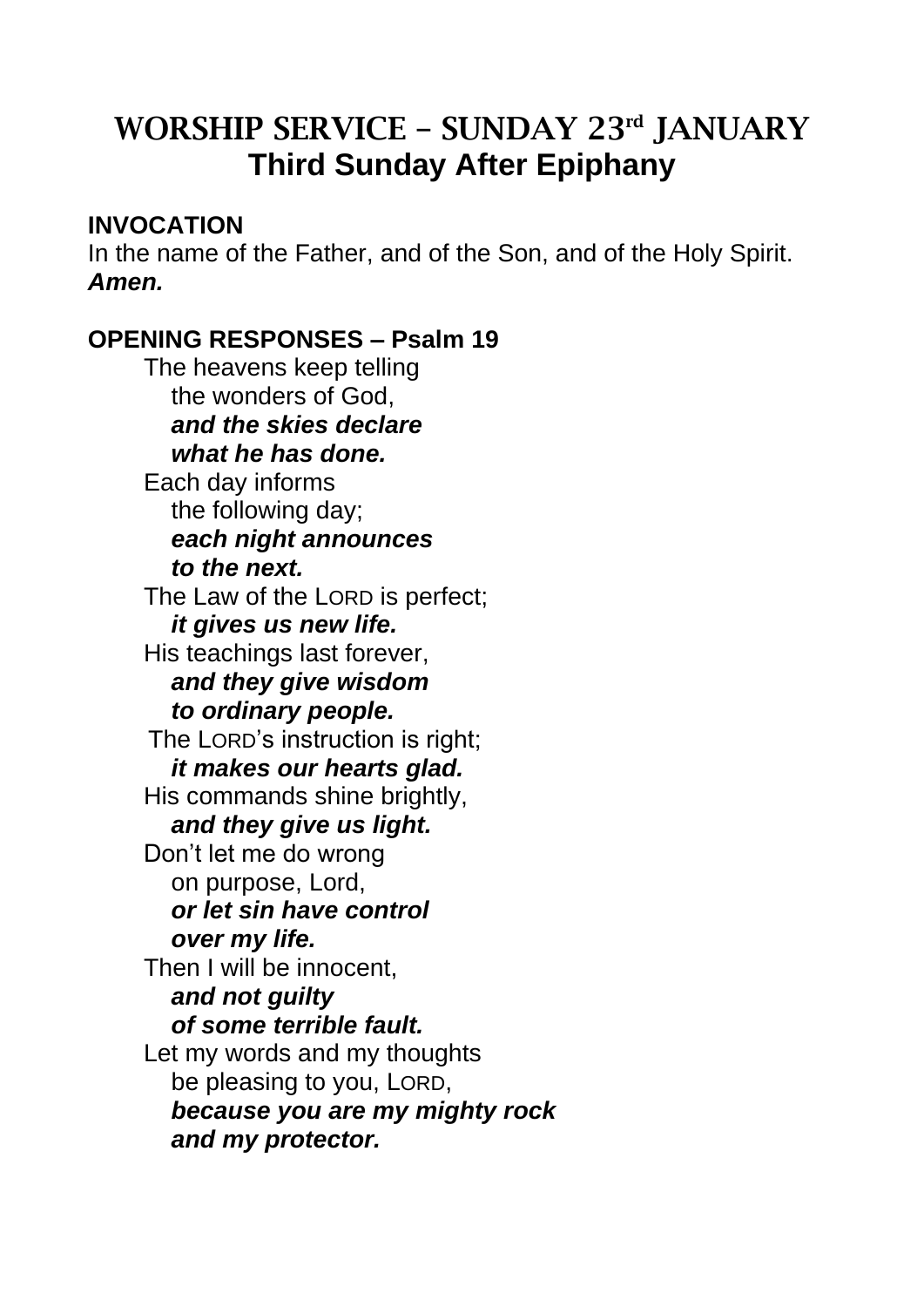*Glory to the Father, the Son, and the Holy Spirit. As it was in the beginning is now and will be forevermore. Amen.* 

#### **CONFESSION AND ABSOLUTION**

Heavenly Father, as your children we come to you to confess our sins and to ask for your forgiveness.

*We confess, that although we have been created in your image, we do not always live as the people you have created us to be. For the sin we are born with, the wrong things we do, and the right things we fail to do, we are sorry, Lord God.*

*For not forgiving others as you forgive us, for our selfishness, for failing to always see and respond to the needs around us, we pray for your forgiveness.*

*Lord God, you have created us as who we are, so that we can all be together as members of your body. By the blood of Jesus, forgive us our sins and set us free, so that we can together worship and serve you in all we do. Amen.*

Because of His love for us, God sent Jesus to die and rise again so that our sins can be forgiven. Through your baptism you are now joined to this forgiveness and new life which is ours in Jesus. Go in peace, knowing His love and forgiveness in your life. Amen.

#### **PRAYER**

Let us pray that we live by God's word.

*Life-giving God, we thank you that your Son brought good news and set us free from captivity.* 

*Fill us with your Spirit, so that, as we are made holy, we live as your holy people.* 

*We ask this through your Son, Jesus Christ our Lord, who lives and reigns with you and the Holy Spirit, one God, now and forever.* 

*Amen.*

**BIBLE READINGS –** *use from the separate file sent out or look up yourself:*

Nehemiah 8:1-3,5-6 1 Corinthians 12:12-31a Luke 4:14-21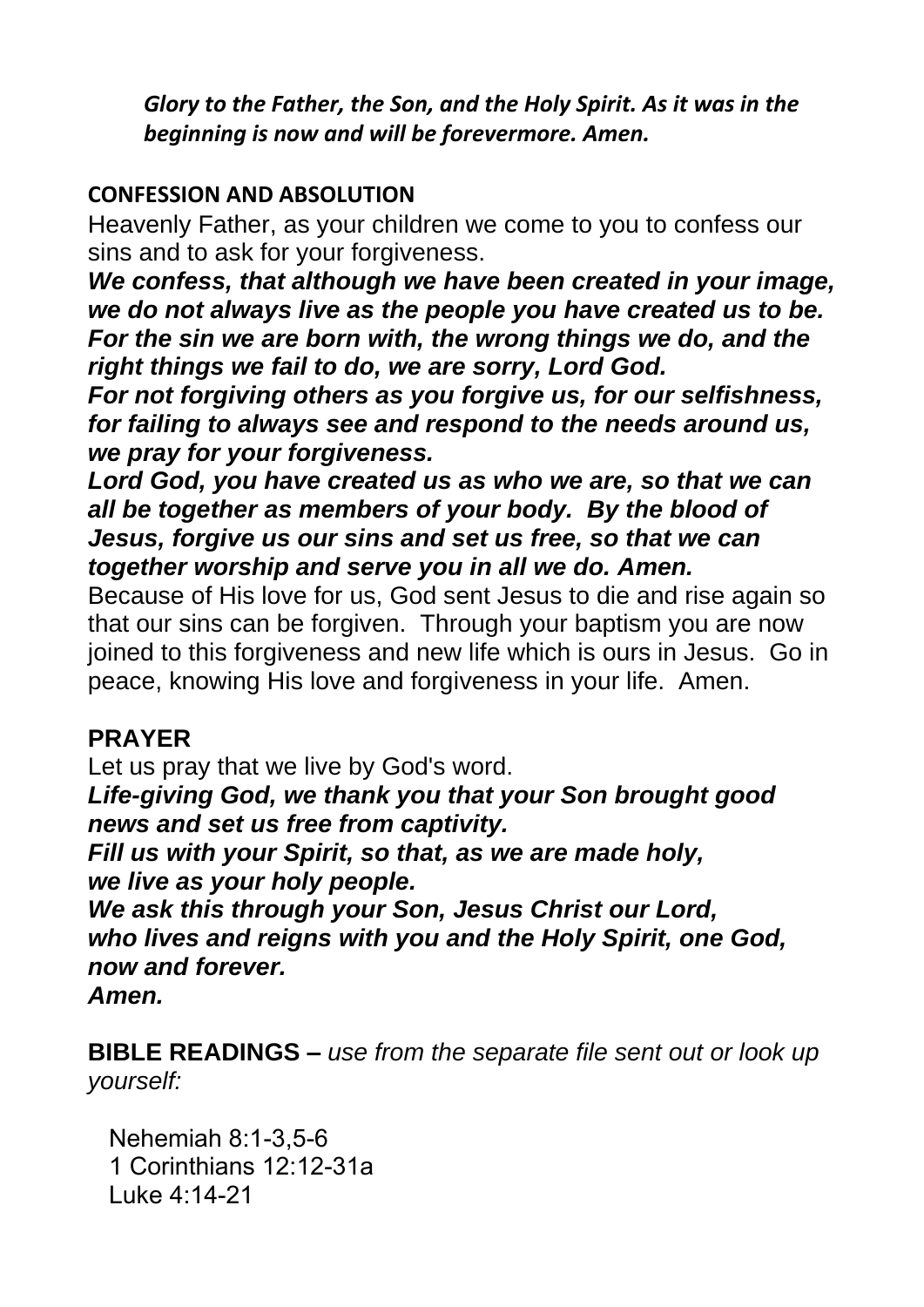## *After each reading*

This is the Word of the Lord *Thanks be to God.*

**Mini Message**

**<https://www.youtube.com/watch?v=Odpi0R2lHh8>**

### **CONFESSION OF FAITH – Apostles' Creed**

*Or, use the song, 'I Believe'* [https://www.youtube.com/watch?v=VRzI\\_FbWTkg](https://www.youtube.com/watch?v=VRzI_FbWTkg) *I believe in God, the Father almighty, maker of heaven and earth. And in Jesus Christ, his only Son, our Lord, who was conceived by the Holy Spirit, born of the Virgin Mary, suffered under Pontius Pilate, was crucified, dead, and buried. He descended into hell. The third day he rose again from the dead. He ascended into heaven, and sits at the right hand of God, the Father almighty, from thence he will come to judge the living and the dead. I believe in the Holy Spirit, the holy Christian church, the communion of saints, the forgiveness of sins, the resurrection of the body, and the life everlasting. Amen.*

**ADDRESS** – *read this week's address, or you can watch it on our YouTube channel: <https://www.youtube.com/watch?v=-SsTHYQnd9A>*

*Or listen to the audio from our website. <http://www.standrewslutherangoldcoast.com/sermon-audios.html>*

*Then go through and reflect on or discuss the questions at the end of the address.*